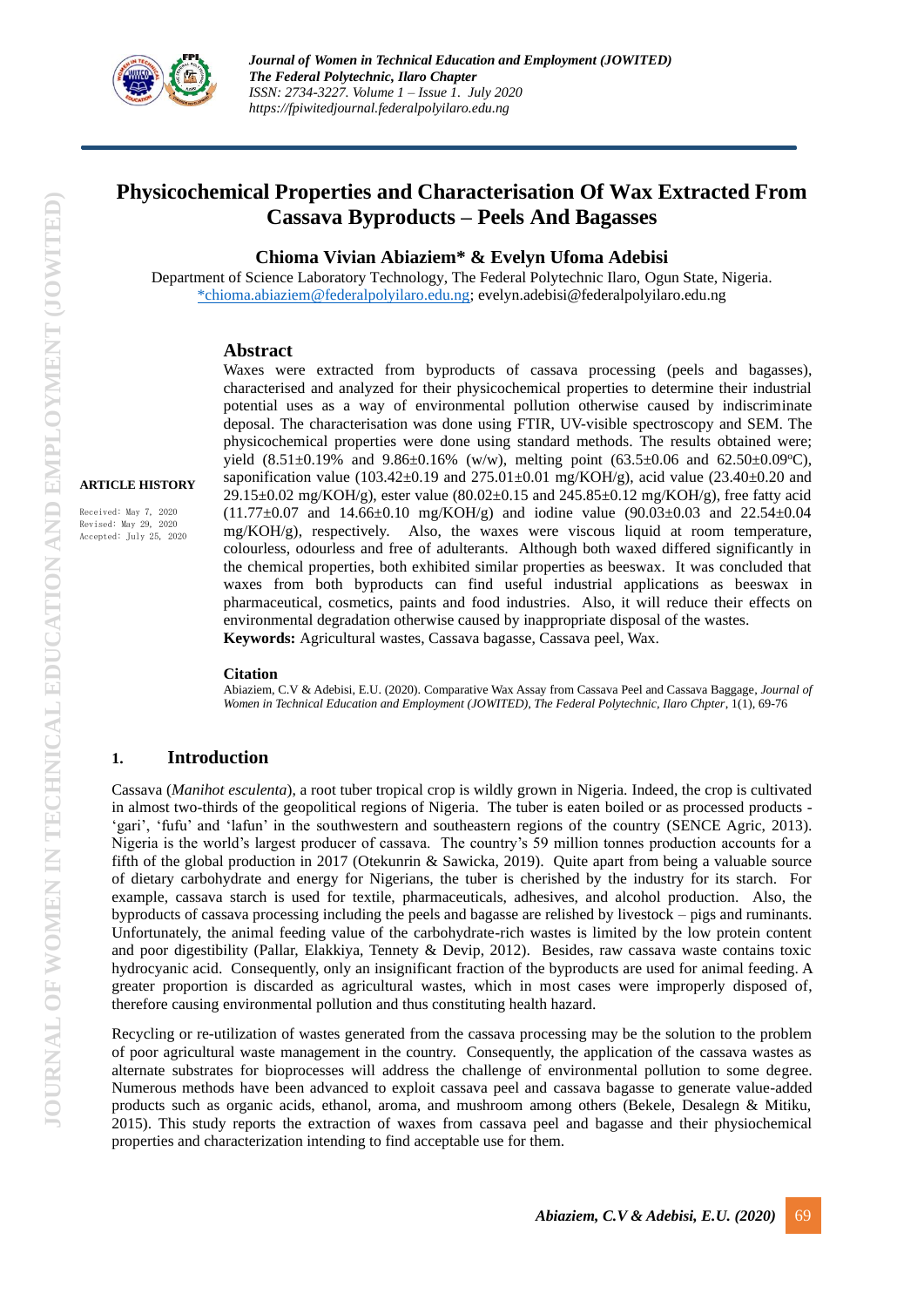

# **2. Materials And Methods**

## **2.1 Sample Collection**

Cassava peels and bagasse samples used in this study were collected from a cassava processing factory in Ilaro, Ogun State, Nigeria. The samples were washed with clean distilled water to remove dirt, dried to constant weight in a hot air oven at 80°C, pulverized into fine powder in a mill and then kept in labelled sealed air-tight polyethene containers at room temperature until required for wax extraction and further tests. All reagents used were AR grade chemicals.

#### **2.2 Wax Extraction**

## *Physicochemical Parameters and Statistical Analysis*

The physicochemical analysis of samples of waxes extracted from cassava peels and bagasse were conducted using the method described by Anuj, Yuvraj, Veena and Nishi (2014). Fat constants including acid value, free fatty acids, saponification value, ester value, and iodine value were determined. The melting points of the waxes were determined using the capillary method adopted by Bekele *et al.* (2016). All determinations were done in three replications. Mean values of the parameters and their standard deviations were subsequently presented. Comparison of the mean values using Student t-test of Statistical Toolkit (Microsoft Excel) was done to ascertain significant differences between chemical characteristics of both waxes.

#### *Characterization of Waxes*

The characterisation of the waxes extracted was carried out using Fourier transform infrared spectroscopy (FT-IR), Ultraviolet-Visible spectroscopy (UV-Vis) and Scanning electron microscope (SEM).

# **3. Results and Discussion**

The percent yield of wax from cassava bagasse (9.86±0.16%) was slightly higher than that from cassava peels (8.51± 0.19%). The wax yields obtained in this study were higher compared to those obtained by Gaoxiang *et al.,* 2016 (1.2%) and Attard *et al.* (2015) (0.53%). The higher yield of wax from cassava byproducts in this study might be due to the inefficient cassava processing which did not remove flesh completely from the peels and the fibrous core. Indeed, the traditional method of processing is adopted at the cassava factory, the source of the wastes. Besides, differences in the cassava varieties, physical structure and chemical composition used in this study and the earlier studies might be responsible for the difference in the yields.

The results of the physicochemical characteristics of the extracted waxes from cassava byproducts presented in Table 1 indicated that the waxes were viscous liquids at room temperature and they had good odour. The melting points were  $63.50\pm0.06$  and  $62.50\pm0.09$ °C for the peel and the bagasse wax, respectively. The melting points observed in this study were within the same range as the earlier reported values by Mangesh & Lele (2012); Bekele *et al.* (2016). The physical characteristics exhibited by the extracted waxes appeared to signify that they are clear of foulness and can be used for various purposes.

The chemical characteristics including acid values, saponification values, ester values, free fatty acid contents and iodine values of the experimental waxes are presented in Table 1. The results showed that except for iodine value, other fat constants determined were significantly higher in cassava bagasse wax than in cassava peel wax.

| Table 1: Physicochemical characteristics of crude cassava peel and bagasse wax |                                      |
|--------------------------------------------------------------------------------|--------------------------------------|
|                                                                                | Cassava neel wax Cassava haqasse wax |

| <b>Physical characteristics</b> |                 |                 |
|---------------------------------|-----------------|-----------------|
| Odour                           | Agreeable odour | Agreeable odour |
| Nature                          | <b>Viscous</b>  | Viscous         |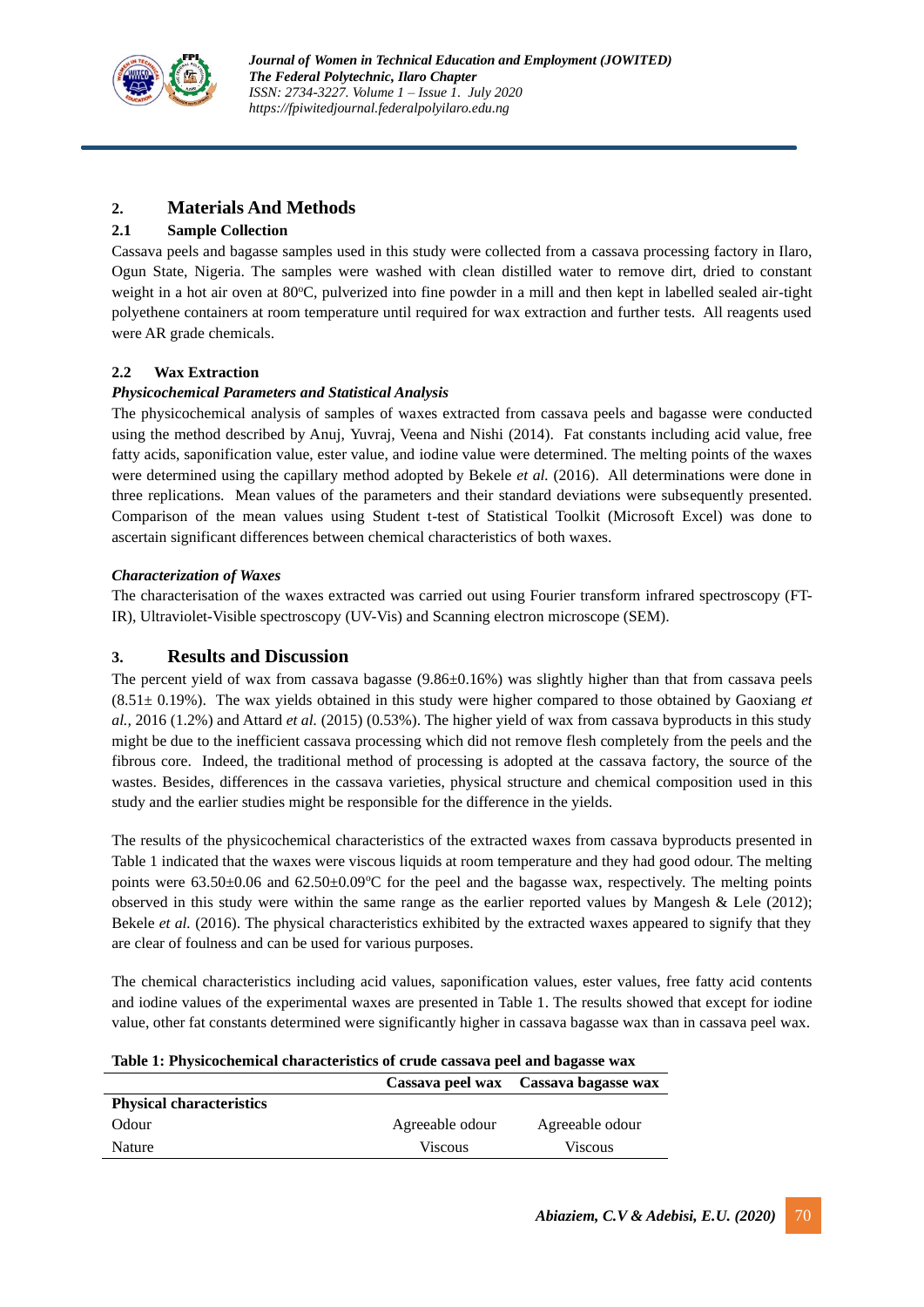

|                                  | Mean                | $\pm SD$ | Mean                | $\pm SD$ |
|----------------------------------|---------------------|----------|---------------------|----------|
| Percentage yield (%)             | 8.51                | 0.19     | 9.86                | 0.16     |
| Melting point $({}^{\circ}C)$    | 63.50               | 0.06     | 62.50               | 0.09     |
| <b>Chemical characteristics</b>  |                     |          |                     |          |
| Acid value ( $mgKOH/g$ )         | $23.40^{b*}$        | 0.20     | $29.15^{\rm a}$     | 0.02     |
| Saponification value $(mgKOH/g)$ | 103.42 <sup>b</sup> | 0.19     | 275.01 <sup>a</sup> | 0.01     |
| Ester value $(mgKOH/g)$          | 80.02 <sup>b</sup>  | 0.15     | $245.85^{\rm a}$    | 0.12     |
| Iodine value $(g I/100 g)$       | 90.03 <sup>a</sup>  | 0.03     | 22.54 <sup>b</sup>  | 0.04     |
| Free fatty acid $(mg/100 g)$     | 11.77 <sup>b</sup>  | 0.07     | $14.66^{\rm a}$     | 0.10     |

\*Mean in a row denoted by different superscripts are significantly different  $(p<0.05)$ 

The acid value is a relative measure of acidity due to free acidity, the product of the hydrolytic breakdown of glycerides (Bekele *et al.***,** 2016). It, therefore, indicates the state of hydrolysis of the product. The range of acid values obtained for the experimental waxes in this study 23.4±0.20 mgKOH/g (cassava peel wax) and 29.15±0.02 mg/KOH/g (cassava bagasse wax) are close to the 22.33 mg/KOH/g reported for beeswax by Bekele *et al.* (2016).

The saponification value indicates the number of acids and ester group found in the waxes (Bernal *et al*., 2005), and is a measure of the milligram of alkali required to completely saponify a gram of the substance. The saponification values for the experimental waxes were  $103.42\pm0.19$  mgKOH/g and  $275.01\pm0.01$  mgKOH/g for peel and bagasse waxes, respectively. Both fell within the international standard of saponification value for beeswax which is ˃65 mgKOH/g. The results obtained affirmed absence of anomalous value indicating that the extracted waxes were free from adulterants waxes (Bekele *et al.,* 2016).

The ester value of wax indicates the amount of KOH used up in the course of saponification of esters (Bekele *et al***.,** 2016). The ester value obtained was 80.02±0.15 mg/KOH/g for cassava peel and 245.85±0.12 mgKOH/g for cassava bagasse. The ester value of the peel wax was within the international limit for beeswax (72-80 mgKOH/g) while the bagasse wax was exceedingly higher and this can be attributed to high saponifiable matter.

The iodine value is expressed as the grams of Iodine absorbed per 100 g of lipid, it indicates the degree of unsaturation. The higher the iodine value, the greater the number of  $C=C$  double bonds present. A rise in iodine value shows high exposure of lipid to oxidative rancidity owing to a high degree of unsaturation (Gaoxiang *et al.,* 2016). The iodine values obtained in this study were 90.03±0.03 and 22.54±0.04 g/100 for cassava peel and bagasse wax, respectively.

#### **Fourier Transform-Infrared (FT-IR) Analysis Results**

Wax is a long chain mixtures of aldehydes, long chain primary alcohols, fatty acids, hydrocarbons and esters. Upon extraction of the native waxes, a spectroscopic analysis was performed to determine its chemical composition. FT-IR analysis of the wax samples showed the presence of various functional group present in the waxes showing their corresponding compounds. The contrast of the absorption frequency of different organic functional group revealed bands at 2928 and 2911 cm<sup>-1</sup> for cassava peel and bagasse, respectively, which is characteristic of -CH stretch and bend, whereas bands at 1035 and 1381 cm<sup>-1</sup> for cassava peel wax and 1028 and  $1464 \text{cm}^{-1}$  for cassava bagasse wax signifying the presence pf sp<sup>2</sup> and sp<sup>3</sup> bonds. Bands at 3324 and 3382 cm<sup>-1</sup> for peel and bagasse wax, respectively, indicated the presence of hydroxyl group in the wax samples. Similarly, bands at 1708 cm<sup>-1</sup> for cassava peel wax and 1717 cm<sup>-1</sup> for cassava bagasse wax were attributed to the presence of carbonyl group. Similar findings were reported in sugarcane bagasse characterisation by Mangesh & Lele (2012). According to Gaoxiang *et al.* (2016), the sugarcane bagasse FT-IR characterisation revealed the existence of several functional groups, which include alkanes, alcohol, fatty acids, aldehyde and a small amount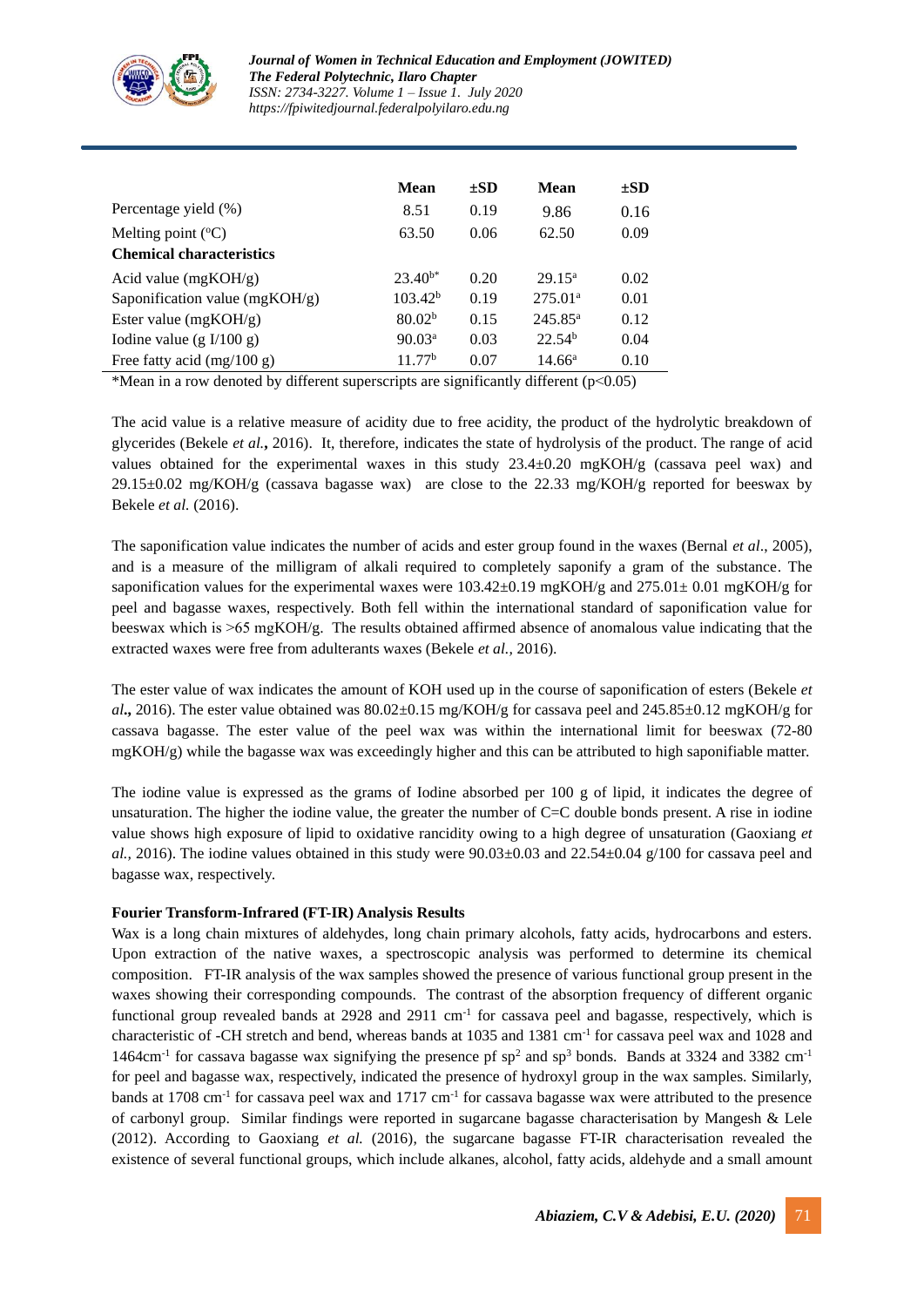

#### of lignin derivatives.





#### **Ultraviolet-Visible Spectroscopy (UV-Vis) Analysis Results**

Fatty acids, conjugated dienes, and hydroperoxide were formed by lipid oxidation and absorb UV light around 230 nm. In the UV region (100- 400 nm), cassava peel wax exhibited an absorption peak at 255 nm while cassava bagasse wax had an absorption peak at 245 nm, this implies the existence of conjugated dienes and trienes. Mangesh & Lele (2012) reported a close ʎmax of 230 nm. This finding was also similar to that reported by Athukorala, Mazza, & Oomah (2009) where wax from flax (*Linum usitatissium*) straw exhibited a similar pattern.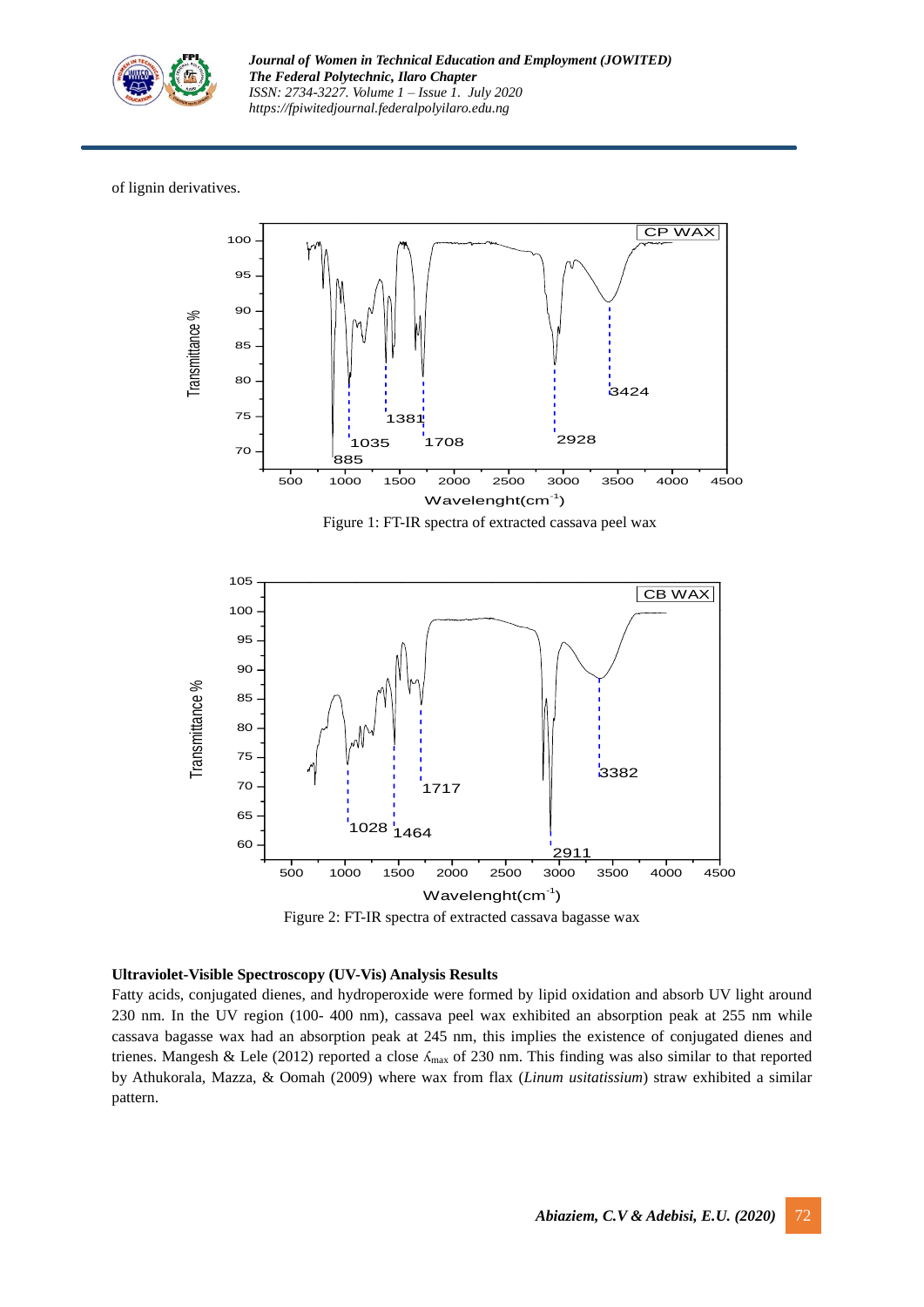



#### **Scanning Electron Microscope (SEM) Results**

The smooth surface of the untreated (raw) cassava peel and bagasse samples in Figures 5a and 6a, respectively were due to the presence of some non-fibrous components in the structure of the fibre such as lignin, hemicellulose, wax, pectin, oil etc (Adewuyi and Vargas, 2017). Figures 5b and 6b showed the surface morphology of dewaxed cassava peel and bagasse, respectively, which appeared to be rough, with a reduction in size that may have resulted from the removal of lignin, hemicellulose and other non-cellulosic constituents showing a defibrillated fibrils (Hongjia, Yu, Longhui and Xiong, 2013).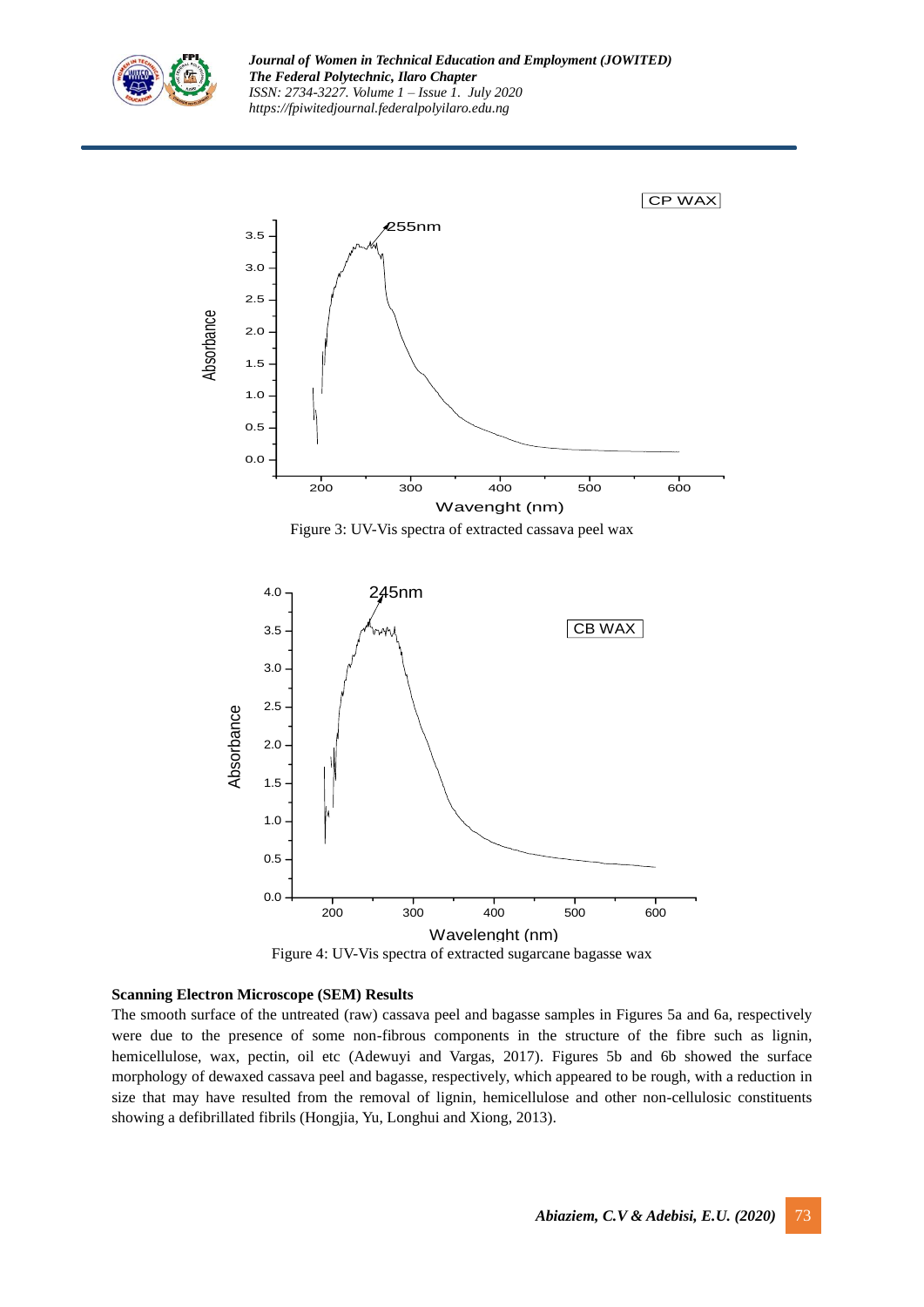



Figure: 5a and 5b: Scanning electron micrograph of raw and dewaxed cassava peel



# **4. Conclusion**

The crude waxes obtained from cassava peel and bagasse revealed several classes of the compounds like alkanes, ester, alcohol and fatty acids. The main component is secondary butyl isothiocyanates, which has numerous valuable effects that can be used for different medicinal purposes. Besides, fatty acid play important roles in human nutrition. Aside from the therapeutic and nutritional us, cassava peel and bagasse wax may be used as an eatable covering for fruits' and vegetables' preservation. The waxes obtained in this study were good smelling, free of adulterants, and are similar to beeswax in physicochemical properties and hence can find useful industrial applications as beeswax, for example, pharmaceutical, cosmetics, paints and food industries. Both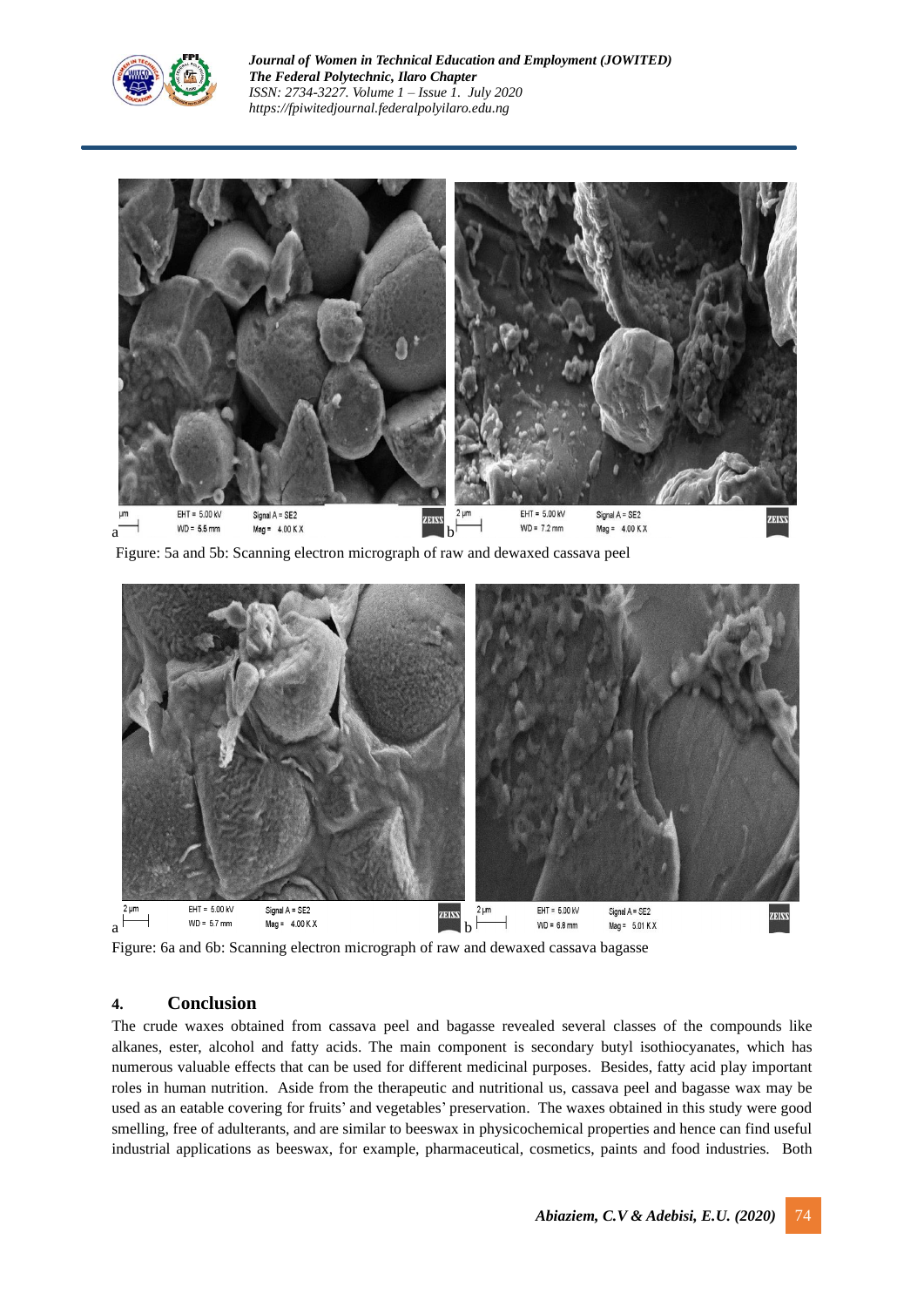

waxes have compounds of organic and industrial significance, hence, wax extracted from both cassava wastes will be a possible substitute for beeswax in industries. Also, it will reduce their environmental degradation otherwise caused by inappropriate disposal of the wastes.

### **References**

- Adewuyi, A. and Vargas, P. F. (2017). Chemical modification of cellulose isolated from underutilized *Hibiscus sabdariffa* via surface grafting: A potential bio-based resource for industrial application. *Kem.Ind.,* **66(7- 8),** 327-338.
- Anam. O. O., and Gathuru, E. M. (2014). Melting point and saponification cloud point of adulterated beeswax, challenges in value chain. *Journal of Agricultural, Forestry and Fisheries,* **3(6),** 447-451
- Anuj, K. Yuvraj, S. N., Veena, C. and Nishi, K. B. (2014). Characterisation of cellulose nanocrystals produced by acid-hydrolysis from sugarcane bagasse as agro-waste. *Journal of Materials Physics and Chemistry,*   $2(1)$ , 1-8
- Aro, S. O. and Aletor, V. A. (2012). Proximate composition and amino acid profile of differently fermented cassava tuber waste collected from a cassava starch producing factory in Nigeria. *Livestock Research for Rural Development,* **24(3),** 112-115.
- Attard T. M., McElroy C. R., Rezende, C. A., Polikarpov, I., Clark, J. H. and Hunt A. J. (2015). Sugarcane waste as a valuable source of lipophilic molecules. *Industrial Crop Products*, **76**,95-103.
- Athukorala, Y., Mazza, G. and Oomah, B. D. (2009). Extraction, purification and characterisation of wax from flax (*Linum usitatissimum*) straw. *European Journal of Lipid Science and Technology,* **111(7),** 705–714.
- Bekele, T., Desalegn, B. and Mitiku E. (2016). Analysis of physico-chemical properties of beeswax produced in Bale natural forest, South-Eastern Ethiopia. *European Journal of Biophysics. Special Issue: Environmental Toxicology*, **4(5),**42-46.
- Bernal J. L., Jimenez J. J., Delnozal, M. J., Toribio, L. and Martin M. T. (2005). Physico-chemical parameters for the characterisation of pure beeswax and detection of adulterations Department of Analytical Chemistry, Faculty of Sciences, University of Valladolid, Spain. *European Journal of Lipid Science and Technology,* **107,**158–166.
- Bhosale, P. R., Chonde S. G. and Raut, P. D. (2012). Studies on extraction of sugarcane wax from press mud of sugar factories from Kolhapur District, Maharashtra. *Journal of Environmental for Research and Dev*elopment, **6(3A),** 615–620.
- Gaoxiang, Q., Fen, P., Lian, X., Xiaoqing, L., Chao, H., Hailong, L., Xuefang, C. and Xinde C. (2016). Extraction and characterisation of wax from sugarcane bagasse and the enzymatic hydrolysis of dewaxed sugarcane bagasse. *Preparative Biochemistry and Biotechnology,* **47(3),** 276-28.
- Hongjia, L., Yu, G., Longhui, Z. and Xiong, L. (2013). Morphological, crystalline, thermal and physicochemical properties of cellulose nanocrystals obtained from sweet potato residue. *Journal of Food Research International,* **50,**121–128.